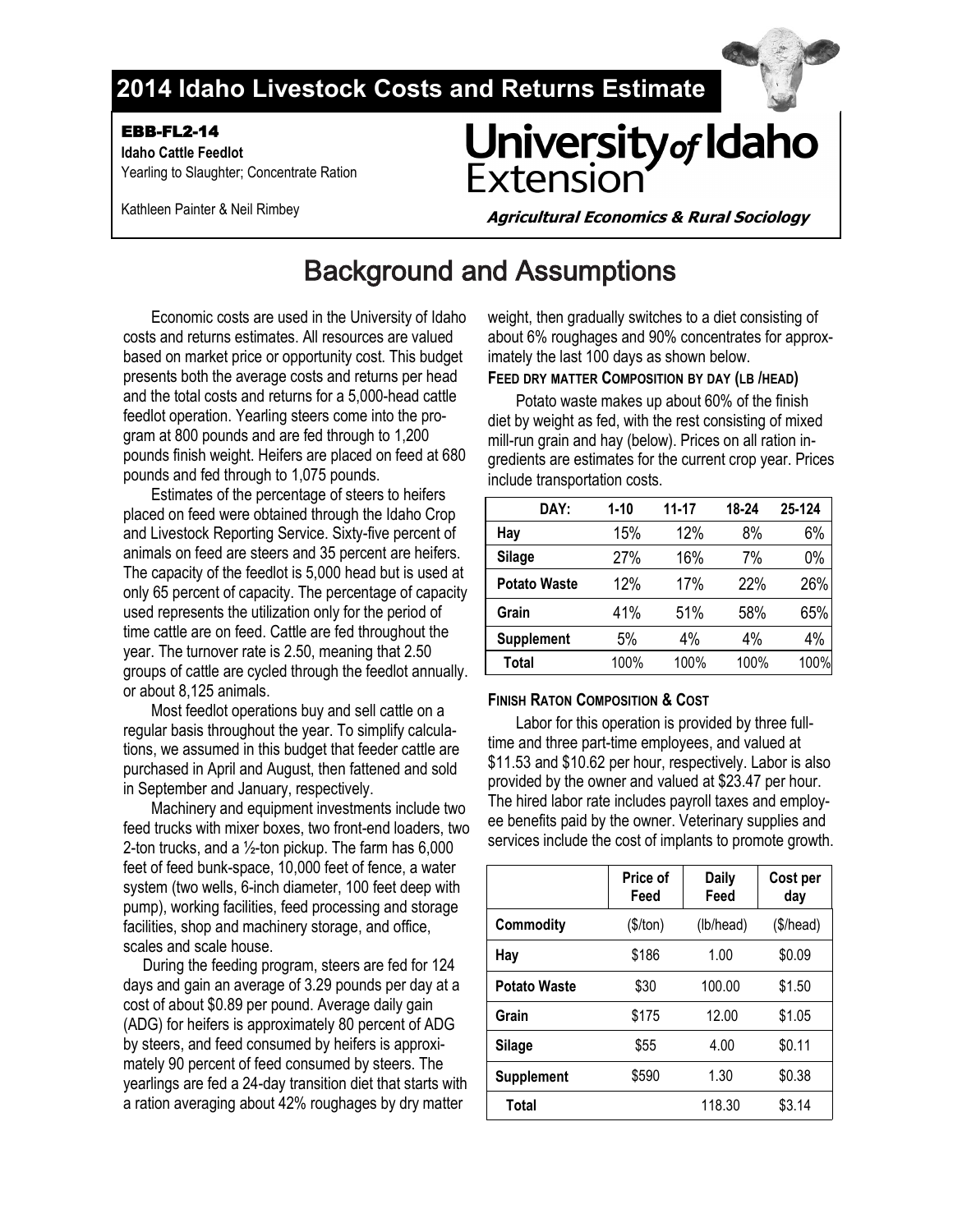#### **Table1: Feedlot Budget - 5000 Head EBB-FL2-14 Yearling to Slaughter**

**Concentrate Ration**

|                                       |        |              | <b>Total Number</b> |           |                    |           |            |
|---------------------------------------|--------|--------------|---------------------|-----------|--------------------|-----------|------------|
|                                       | Weight |              | of Head             | Price or  | <b>Total Value</b> | Value or  | Your Value |
|                                       | Each   | Unit         | or Units            | Cost/Unit |                    | Cost/Head |            |
|                                       |        |              |                     |           |                    |           |            |
| 1. Gross Receipts                     |        |              |                     |           |                    |           |            |
| <b>Fed Steer</b>                      | 12.00  | cwt          | 5254                | 154.00    | 9,709,392.00       | 1195.00   |            |
| <b>Fed Heifer</b>                     | 10.75  | cwt          | 2830                | 153.00    | 4,654,642.50       | 572.88    |            |
| <b>Total Receipts</b>                 |        |              |                     |           | \$14,364,034.50    | \$1767.88 |            |
| 2. Operating Costs                    |        |              |                     |           |                    |           |            |
| Feed ration                           |        | ton          | 25,704.17           | 57.60     | 1,480,560.08       | 182.22    |            |
| <b>Steers</b>                         |        | head         | 5281.00             | 1520.00   | 8,027,120.00       | 987.95    |            |
| <b>Heifers</b>                        |        | head         | 2844.00             | 1352.00   | 3,845,088.00       | 473.24    |            |
| Marketing                             |        | head         | 8084.00             | 28.74     | 232,334.16         | 28.59     |            |
| Age and source verification           |        | head         | 8084.00             | 4.00      | 32,336.00          | 3.98      |            |
| Veterinary Medicine                   |        | \$           | 16,900.00           | 1.00      | 16,900.00          | 2.08      |            |
| Machinery (fuel, lubrication, repair) |        | \$           | 10,084.42           | 1.00      | 10,084.42          | 1.24      |            |
| Vehicles (fuel, repair)               |        | \$           | 41,360.00           | 1.00      | 41,360.00          | 5.09      |            |
| Equipment (repair)                    |        | \$           | 0.00                | 1.00      | 0.00               | 0.00      |            |
| Housing and Improvements (repair)     |        | \$           | 82,527.50           | 1.00      | 82,527.50          | 10.16     |            |
| <b>Hired Labor</b>                    |        | hour         | 10,080.00           | 11.21     | 112,946.40         | 13.90     |            |
| Owner Labor                           |        | hour         | 1920.00             | 23.47     | 45,062.40          | 5.55      |            |
| Interest on Operating Capital         |        | \$           | 5,318,175.60        | 0.05      | 252,613.34         | 31.09     |            |
| <b>Total Operating Costs</b>          |        |              |                     |           | \$14,178,932.30    | \$1745.10 |            |
| 3. Income Above Operating Costs       |        |              |                     |           | \$185,102.20       | \$22.78   |            |
| 4. Ownership Costs                    |        |              |                     |           |                    |           |            |
| Capital Recovery:                     |        |              |                     |           |                    |           |            |
| <b>Purchased Livestock</b>            |        | \$           | 0.00                | 1.00      | 0.00               | 0.00      |            |
| Housing and Improvements              |        | \$           | 100,471.18          | 1.00      | 100,471.18         | 12.37     |            |
| Machinery                             |        |              | 14,015.91           | 1.00      | 14,015.91          | 1.73      |            |
| Equipment                             |        |              | 6416.99             | 1.00      | 6416.99            | 0.79      |            |
| Vehicles                              |        |              | 18,363.36           | 1.00      | 18,363.36          | 2.26      |            |
| Interest on Retained Livestock        |        | <b>88888</b> | 0.00                | 0.04      | 0.00               | 0.00      |            |
| Taxes and Insurance                   |        |              | 6960.00             | 1.00      | 6960.00            | 0.86      |            |
| Overhead                              |        | \$           | 125,000.00          | 1.00      | 125,000.00         | 15.38     |            |
| <b>Total Ownership Costs</b>          |        |              |                     |           | \$271,227.44       | \$33.38   |            |
| 5. Total Costs                        |        |              |                     |           | \$14,450,159.74    | \$1778.48 |            |
| 6. Returns to Risk and Management     |        |              |                     |           | $-$ \$86,125.24    | $-$10.60$ |            |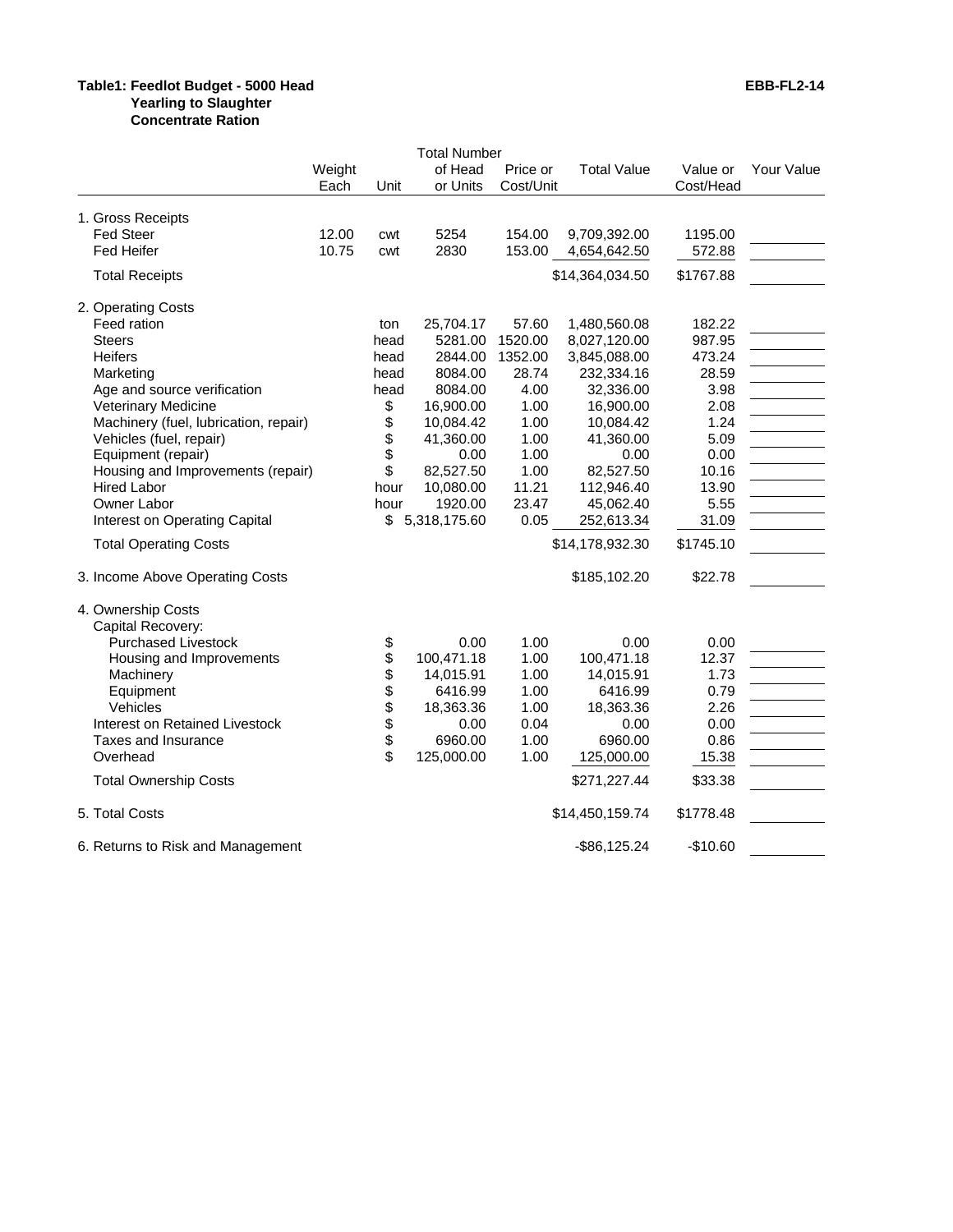| Table 2: Monthly Summary of Returns and Expenses.                                                                                                                               |                           |                       |                      |                      |                                     |                         |                                 |                      |                      |                              |                      |                      | <b>EBB-FL2-14</b>                                                  |
|---------------------------------------------------------------------------------------------------------------------------------------------------------------------------------|---------------------------|-----------------------|----------------------|----------------------|-------------------------------------|-------------------------|---------------------------------|----------------------|----------------------|------------------------------|----------------------|----------------------|--------------------------------------------------------------------|
|                                                                                                                                                                                 | Apr                       | May                   | Jun                  | Jul                  | Aug                                 | Sep                     | Oct                             | Nov                  | Dec                  | Jan                          | Feb                  | Mar                  | Value                                                              |
| Production:<br><b>Fed Steer</b><br><b>Fed Heifer</b>                                                                                                                            |                           |                       |                      |                      |                                     | 4854696<br>2327321      |                                 |                      |                      | 4854696<br>2327321           |                      |                      | 9709392<br>4654643                                                 |
| <b>Total Receipts</b>                                                                                                                                                           | 0                         | $\mathbf 0$           | $\mathbf 0$          | 0                    |                                     | 0 7182017               | 0                               | 0                    |                      | 0 7182017                    | 0                    |                      | 014364035                                                          |
| Operating Inputs:<br>Feed ration<br><b>Steers</b><br><b>Heifers</b><br>Marketing<br>Age and source verification<br><b>Veterinary Medicine</b><br>Machinery (Fuel, Lube, Repair) | 4014320<br>1922544<br>840 | 185070<br>8450<br>840 | 185070<br>840        | 185070<br>840        | 185070<br>4012800<br>1922544<br>840 | 185070<br>16168<br>840  | 185070<br>232334<br>8450<br>840 | 185070<br>840        | 185070<br>844        | 16168<br>840                 | 840                  | 840                  | 1480560<br>8027120<br>3845088<br>232334<br>32336<br>16900<br>10084 |
| Vehicles (Fuel and Repair)<br>Equipment (Repair)<br>Housing, Improvements (Repair)<br>Taxes and Insurance<br><b>Hired Labor</b>                                                 | 3445<br>6877<br>9412      | 3445<br>6877<br>9412  | 3445<br>6877<br>9412 | 3445<br>6877<br>9412 | 3445<br>6877<br>9412                | 3445<br>6877<br>9412    | 3445<br>6877<br>9412            | 3445<br>6877<br>9412 | 3462<br>6877<br>9412 | 3445<br>6877<br>6960<br>9412 | 3445<br>6877<br>9412 | 3445<br>6877<br>9412 | 41360<br>$\Omega$<br>82527<br>6960<br>112946                       |
| <b>Total Costs</b>                                                                                                                                                              | 5957439                   | 214095                | 205645               |                      | 205645 6140989                      | 221813                  | 446429                          | 205645               | 205665               | 43703                        | 20575                |                      | 2057513888217                                                      |
| <b>Net Returns</b>                                                                                                                                                              | -5957439                  | $-214095$             | -205645              |                      |                                     | -205645-6140989 6960204 | -446429                         | $-205645$            |                      | -205665 7138314              | $-20575$             | -20575               | 475818                                                             |
| Table 3: Monthly Feed Requirements.                                                                                                                                             |                           |                       |                      |                      |                                     |                         |                                 |                      |                      |                              |                      |                      |                                                                    |
| Feed                                                                                                                                                                            | Units                     | Apr                   | May                  | Jun                  | Jul                                 | Aug                     | Sep                             | Oct                  | Nov                  | Dec                          | Jan                  | Feb                  | Mar                                                                |
| Feed ration<br><b>Steers</b><br><b>Heifers</b>                                                                                                                                  | ton<br>ton                | $\Omega$<br>$\Omega$  | 2164<br>1049         | 2164<br>1049         | 2164<br>1049                        | 2164<br>1049            | 2164<br>1049                    | 2164<br>1049         | 2164<br>1049         | 2164<br>1049                 | 0<br>$\Omega$        | 0<br>$\Omega$        | 0<br>$\Omega$                                                      |